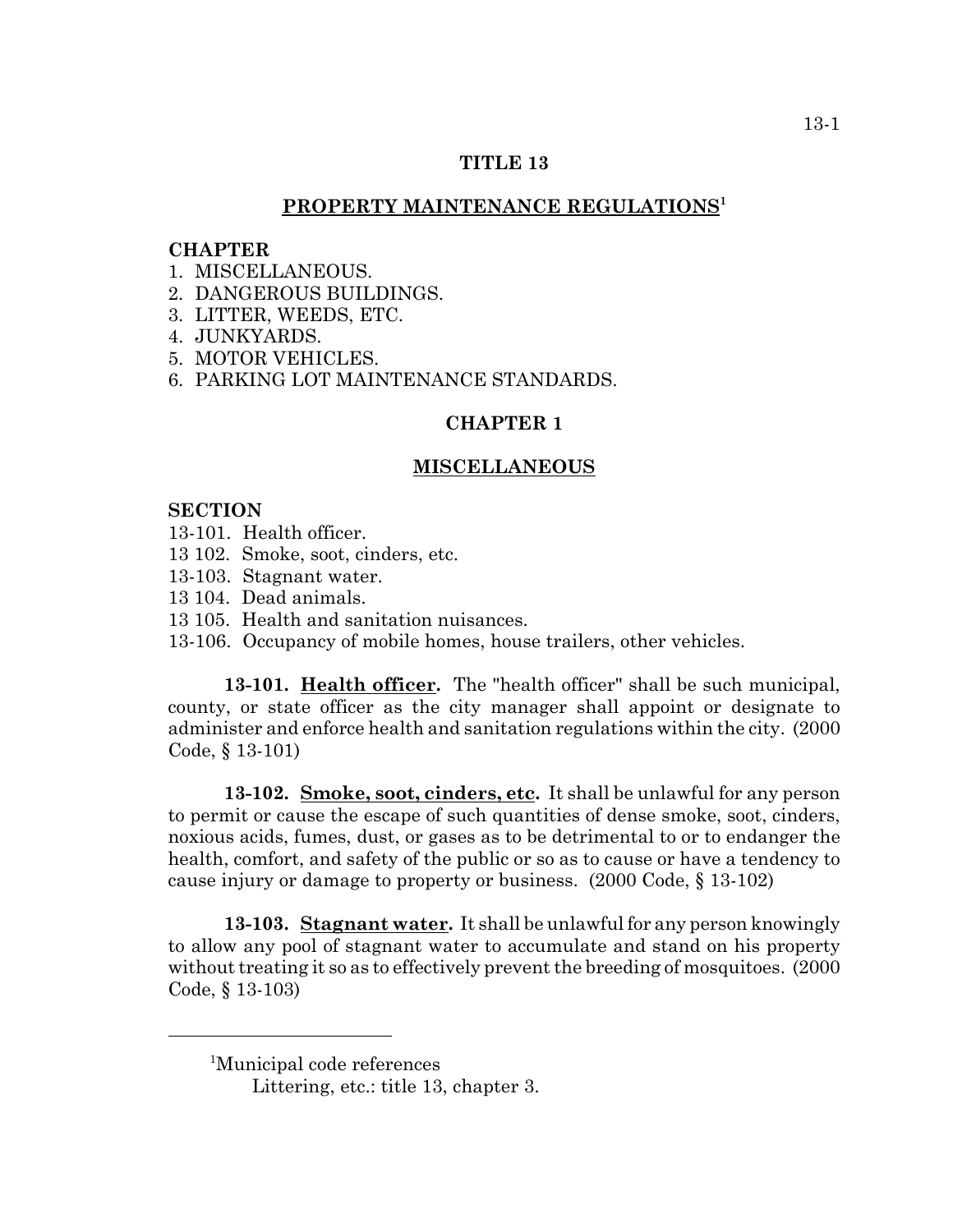**13-104. Dead animals.** Any person owning or having possession of any dead animal not intended for use as food shall promptly bury the same or notify the health officer and dispose of such animal in such manner as the health officer shall direct. (2000 Code, § 13-104)

**13-105. Health and sanitation nuisances.** It shall be unlawful for any person to permit any premises owned, occupied, or controlled by him to become or remain in a filthy condition, or permit the use or occupation of same in such a manner as to create noxious or offensive smells and odors in connection therewith, or to allow the accumulation or creation of unwholesome and offensive matter or the breeding of flies, rodents, or other vermin on the premises to the menace of the public health or the annoyance of people residing within the vicinity. (2000 Code, § 13-105)

**13-106. Occupancy of mobile homes, house trailers, other vehicles.** (1) No person shall park or locate and occupy any mobile home, house trailer or other vehicle of any kind or any structure unless it complies with all local plumbing, electrical, sanitary or building codes applicable to stationary structures and the proposed location conforms to the zoning provisions of the city and unless a permit therefore shall have been first duly issued by the codes department, as provided for in the building code. This provision shall not apply to mobile homes parked in a legally established mobile home park or to modular homes which have been properly permitted and located.

(2) No person shall park any recreational vehicle, motor home, or travel trailer for a period of more than twenty-four (24) hours and occupy such vehicle overnight, except on property specifically established and operating as a camping area or campground.

(3) Within any camping area or campground, no designated camping space shall be occupied for a period of longer than thirty (30) consecutive days. (2000 Code, § 13-106)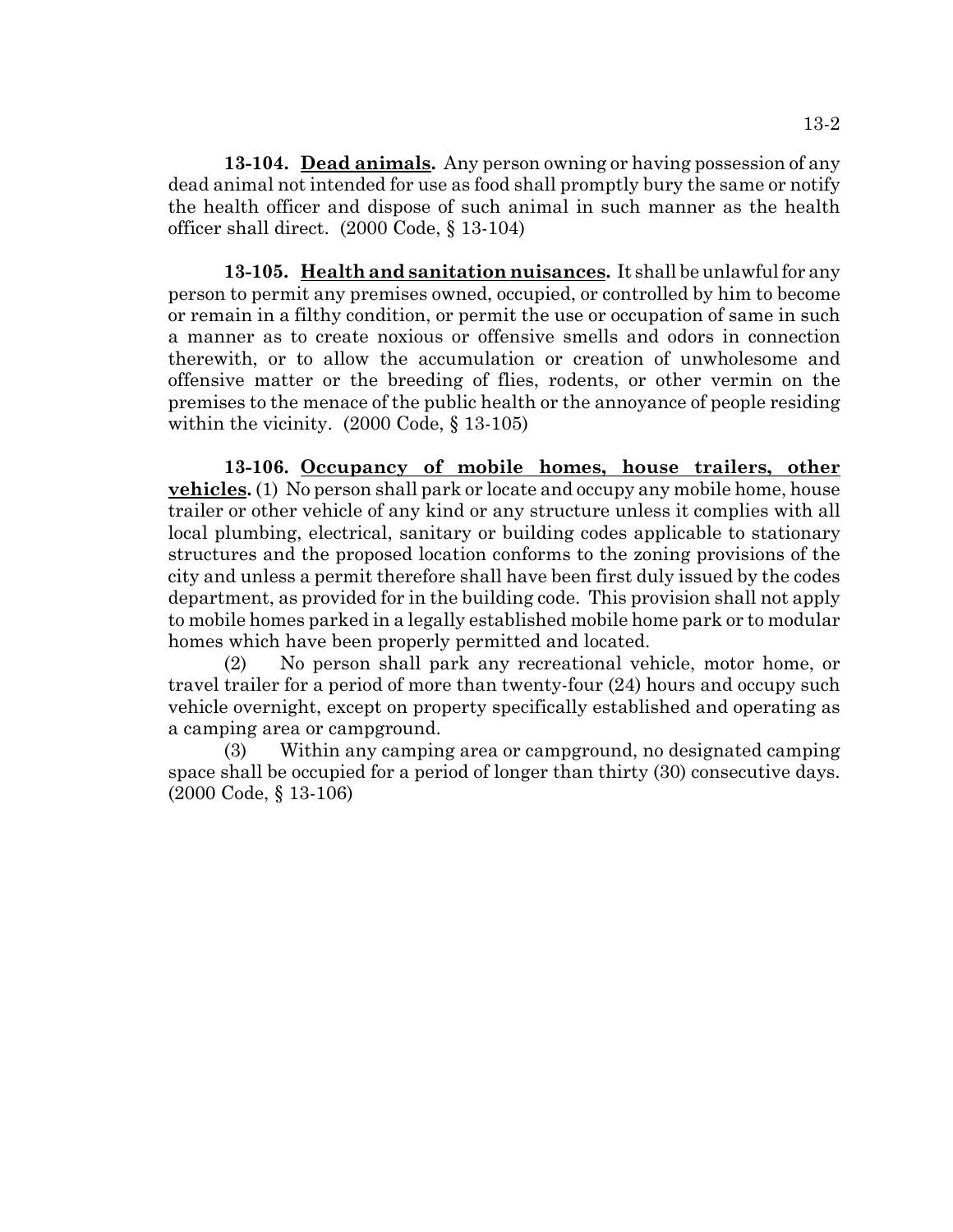# **DANGEROUS BUILDINGS**

# **SECTION**

13-201. Findings of the board.

13-202. Definitions.

13-203. "Public officer" designated; powers.

13-204. Initiation of proceedings; hearings.

13-205. Orders to owners of unfit structures.

13-206. When public officer may repair, remove or demolish, etc.

13-207. Lien for expenses; sale of salvaged materials; other powers not limited.

13-208. Basis for finding of unfitness.

13-209. Service of complaints or orders.

13-210. Enjoining enforcement of order.

13-211. Additional powers of public officer.

13-212. Powers conferred are supplemental.

13-213. Structures unfit for human occupation deemed unlawful.

13-201. Findings of the board. Pursuant to Tennessee Code Annotated, § 13-211-101, et seq., the board of commissioners finds that there exists in the city structures which are unfit for human occupation due to dilapidation, defects increasing the hazards of fire, accident or other calamities, lack of ventilation, light or sanitary conditions, or due to other conditions rendering such dwellings unsafe or unsanitary, or dangerous or detrimental to the health, safety, and morals, or otherwise inimical to the welfare of the residents of the city. (2000 Code, § 13-201)

**13-202. Definitions.** As used in this part, unless the context otherwise requires:

(1) "Dwelling" means any building or structure, or part thereof, used and occupied for human occupation or use or intended to be so used, and includes any outhouses and appurtenances belonging thereto or usually enjoyed therewith.

(2) "Governing body" shall mean the city commission.

(3) "Municipality" shall mean the City of Goodlettsville, Tennessee.

(4) "Owner" shall mean the holder of the title in fee simple and every mortgagee of record.

(5) "Parties in interest" shall mean all individuals, associations, corporations and others who have interests of record in a dwelling and any who are in possession thereof.

(6) "Place of public accommodation" means any building or structure in which goods are supplied or services performed, or in which the trade of the general public is solicited.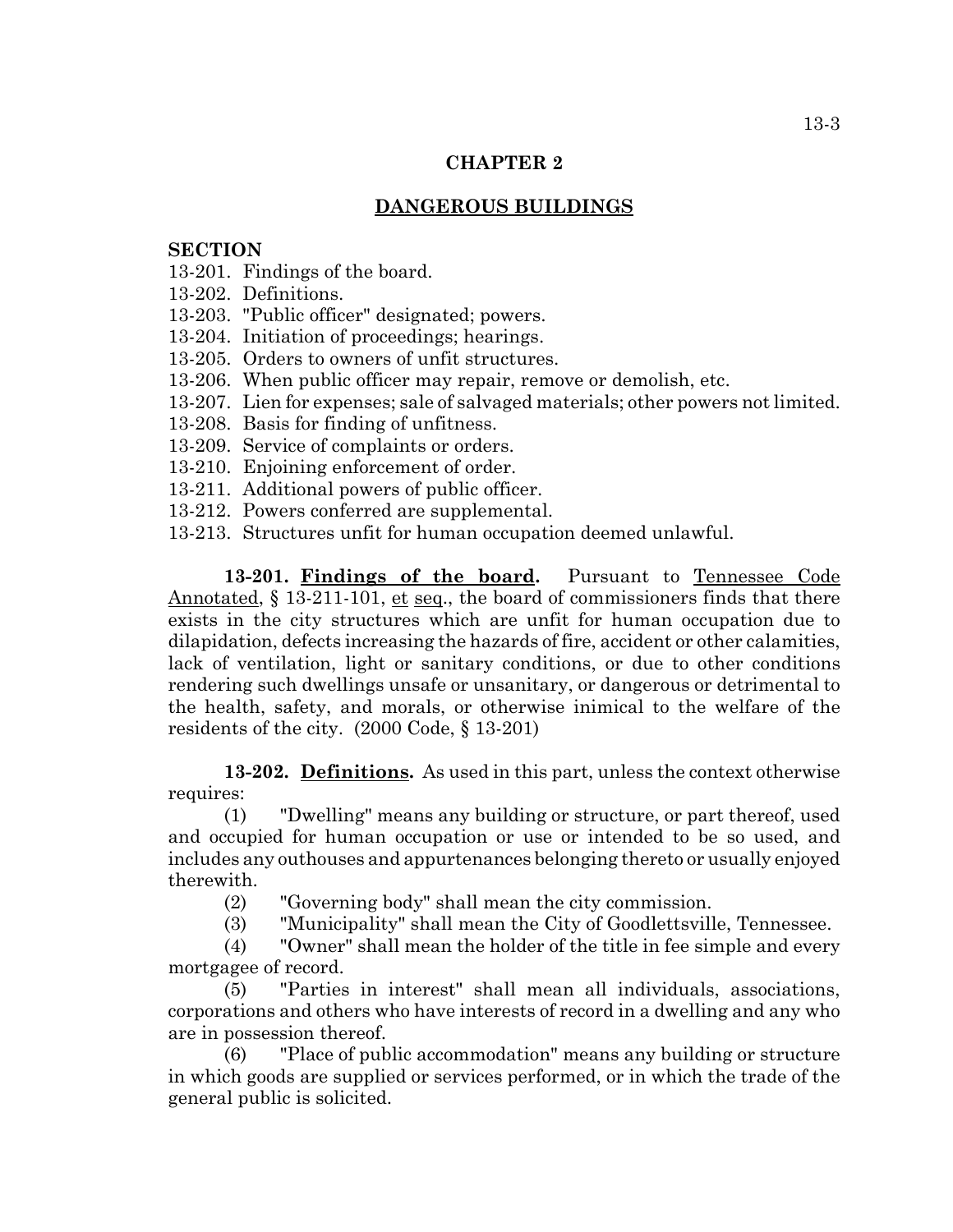(7) "Public authority" shall mean any housing authority or any officer who is in charge of any department or branch of the government of the municipality or state relating to health, fire, building regulations, or other activities concerning structures in the municipality.

(8) "Public officer" means any officer or officers of a municipality or the executive director or other chief executive officer of any commission or authority established by such municipality or jointly with any other municipality who is authorized by ordinance adopted hereunder to exercise the power prescribed by such ordinances and by this chapter.

(9) "Structures" shall mean any dwelling or place of public accommodation or vacant building or structure suitable as a dwelling or place of public accommodation. (2000 Code, § 13-202)

**13-203. "Public officer" designated; powers.** The codes enforcement officer or building inspector is hereby designated and appointed a "public officer" under this chapter, with authority to exercise the powers prescribed in this chapter, which powers shall be supplemental to all others held by this officer. (2000 Code, § 13-203)

**13-204. Initiation of proceedings; hearings.** Whenever a petition is filed with the public officer by a public authority or by at least five (5) residents of the city charging that any structure is unfit for human occupancy or use, or whenever it appears to the public officer (on his own motion) that any structure is unfit for human occupation or use, the public officer shall, if his preliminary investigation discloses any basis for such charges, issue and cause to be served upon the owner of, and parties in interest of, such structure a complaint stating the charges in that respect and containing a notice that a hearing will be held before the public officer (or his designated agent) at a place therein fixed, not less than ten (10) days nor more than thirty (30) days after the service of the complaint; and the owner and parties in interest shall have the right to file an answer to the complaint and to appear in person, or otherwise, and give testimony at the time and place fixed in the complaint; and the rules of evidence prevailing in court of law or equity shall not be controlling in hearings before the public officer. (2000 Code, § 13-204)

**13-205. Orders to owners of unfit structures.** If after such notice and hearing as provided for in the preceding section the public officer determines that the structure under consideration is unfit for human occupancy or use, he shall state in writing his finding of fact in support of such determination and shall issue and cause to be served upon the owner thereof an order:

(1) If the repair, alteration or improvement of the structure can be made at a reasonable cost in relation to the value of the structure (not exceeding fifty percent (50%) of the reasonable value), requiring the owner, during the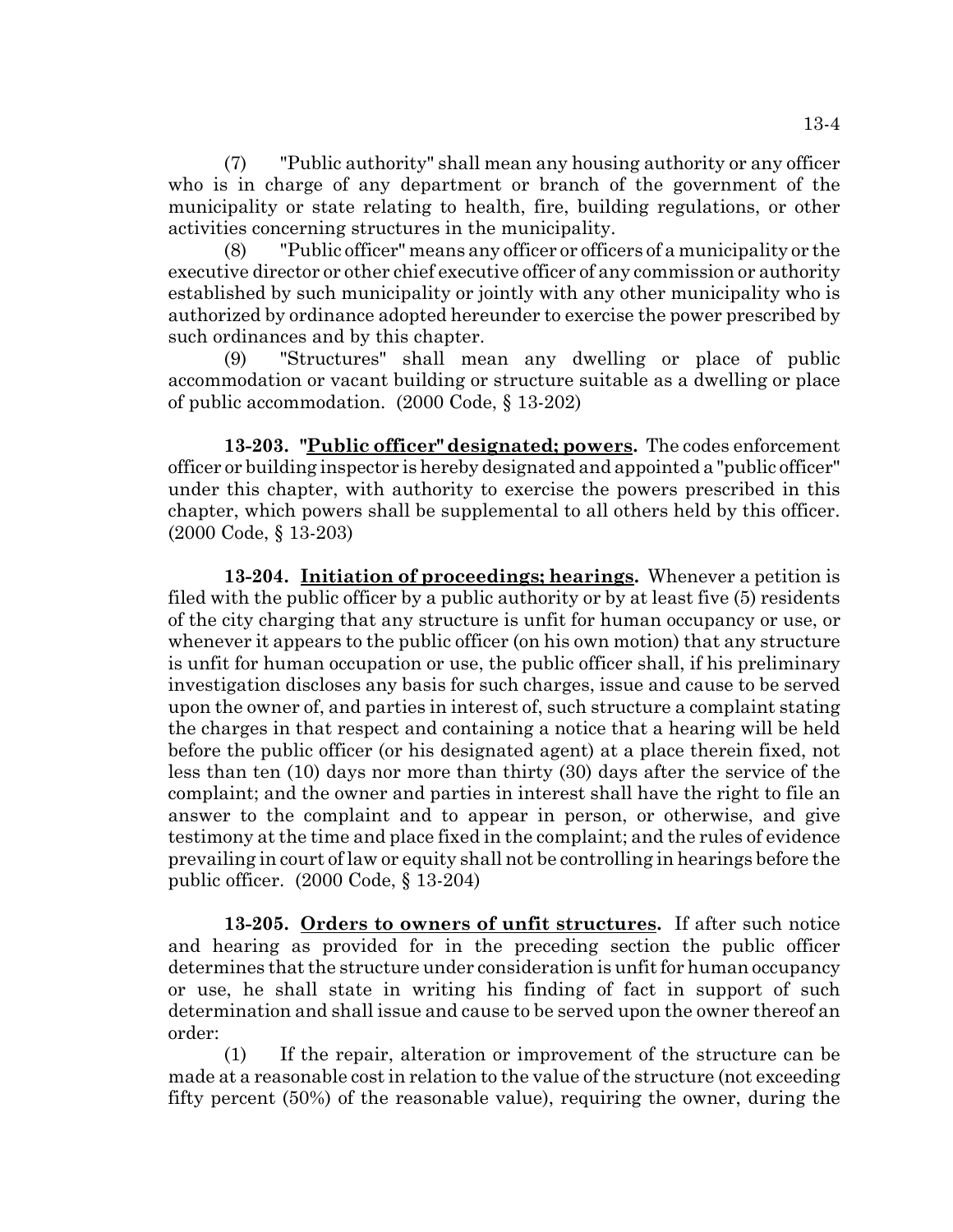time specified in the order, to repair, alter, or improve such structure to render it fit for human occupancy or use or to vacate and close the structure for human occupancy or use; or

(2) If the repair, alteration or improvement of said structure cannot be made at a reasonable cost in relation to the value of the structure (exceeding fifty percent (50%) of the value of the premises), requiring the owner within the time specified in the order, to remove or demolish such structure. (2000 Code, § 13-205)

**13-206. When public officer may repair, remove or demolish, etc.** If the owner fails to comply with the order to repair, alter, or improve or to vacate and close the structure as specified in the preceding section hereof, the public officer may cause such structure to be repaired, altered, or improved, or to be vacated and closed; and the public officer may cause to be posted on the main entrance of any dwelling so closed, a notice with the following words: "This building is unfit for human occupancy or use; the use or occupation of this building for human occupancy or use is prohibited and unlawful." If the owner fails to comply with an order, as specified above, to remove or demolish the structure, the public officer may cause such structure to be removed and demolished. (2000 Code, § 13-206)

**13-207. Lien for expenses; sale of salvaged materials; other powers not limited.** The amount of the cost of any repairs, alterations or improvements, or vacating and closing, or removal or demolition by the public officer shall be assessed against the owner of the property, and shall upon the filing of the notice with the office of the Register of Deeds of Davidson or Sumner County, in whichever county the property lies, be a lien on the property in favor of the municipality, second only to liens of the state, county and municipality for taxes, any lien of the municipality for special assessments, and any valid lien, right, or interest in such property duly recorded or duly perfected by filing, prior to the filing of such notice. These costs shall be collected by the municipal tax collector or county trustee at the same time and in the same manner as property taxes are collected. If the owner fails to pay the costs, they may be collected at the same time and in the same manner as delinquent property taxes are collected and shall be subject to the same penalty and interest as delinquent property taxes. In addition, the municipality may collect the costs assessed against the owner through an action for debt filed in any court of competent jurisdiction. The municipality may bring one (1) action for debt against more than one or all of the owners of properties against whom said costs have been assessed and the fact that multiple owners have been joined in one (1) action shall not be considered by the court as a misjoinder of parties. If the structure is removed or demolished by the public officer, he shall sell the materials of such structure and shall credit the proceeds of such sale against the cost of the removal or demolition, and any balance remaining shall be deposited in the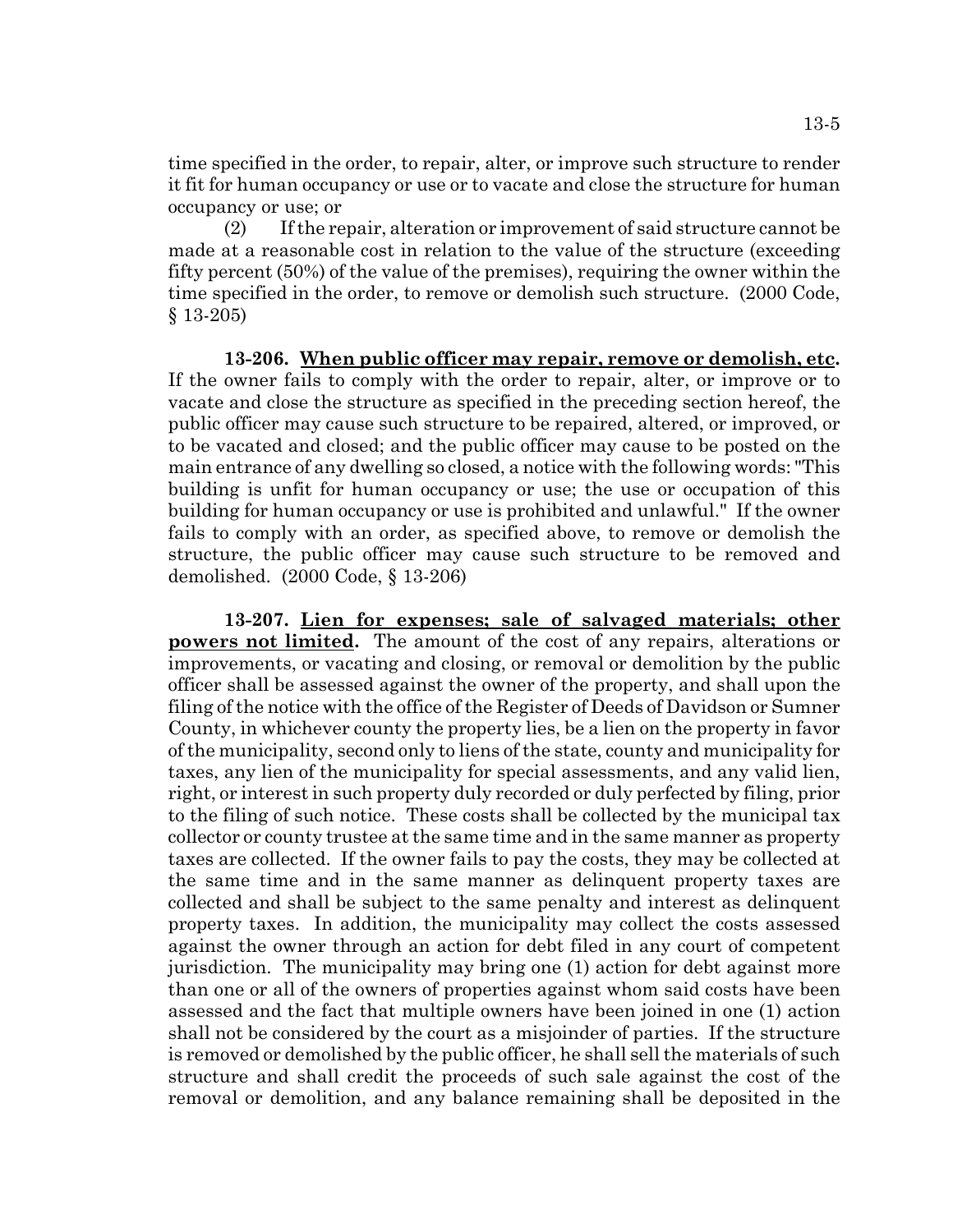chancery court of the county in which the property lies by the public officer, shall be secured in such a manner as may be directed by such court, and shall be disbursed by such court provided, however, that nothing in this section shall be construed to impair or limit in any way the power of the City of Goodlettsville to define and declare nuisances and to cause their removal or abatement, by summary proceedings or otherwise. (2000 Code, § 13-207)

**13-208. Basis for finding of unfitness.** The public officer defined herein shall have the power and may determine that a structure is unfit for human occupation and use if he finds that conditions exist in such structure which are dangerous or injurious to the health, safety or morals of the occupants or users of such structure, the occupants or users of neighboring structures or other residents of the City of Goodlettsville; such conditions may include the following (without limiting the generality of the foregoing): defects therein increasing the hazards of fire, accident, or other calamities, lack of adequate ventilation, light, or sanitary facilities; dilapidation; disrepair; structural defects; and uncleanliness. (2000 Code, § 13-208)

**13-209. Service of complaints or orders.** Complaints or orders issued by the public officer pursuant to this chapter shall be served upon persons, either personally or by registered mail, but if the whereabouts of such person is unknown and the same cannot be ascertained by the public officer in the exercise of reasonable diligence, and the public officer shall make an affidavit to that effect, then the serving of the such complaint or order upon such persons may be made by publishing the same once each week for two (2) consecutive weeks in a newspaper printed and published in the city. In addition, a copy of such complaint or order shall be posted in a conspicuous place on the premises affected by the complaint or order. A copy of such complaint or order shall also be filed for record in the register's office of the county in which the property is located, and such filing shall have the same force and effect as other lis pendens notices provided by law. (2000 Code, § 13-209)

**13-210. Enjoining enforcement of order.** Any person affected by an order issued by the public officer served pursuant to this chapter may file a suit in chancery court for an injunction restraining the public officer from carrying out the provisions of this order, and the court may, upon the filing of such suit, issue a temporary injunction restraining the public officer pending the final disposition of the cause; provided, that within sixty (60) days after the posting and service of the order of the public officer, such person shall file such bill in the court. The remedy provided herein shall be the exclusive remedy and no person affected by an order of the public officer shall be entitled to recover any damages for action taken pursuant to any order of the public officer, or because of noncompliance by such person with any order of the public officer. (2000 Code, § 13-210)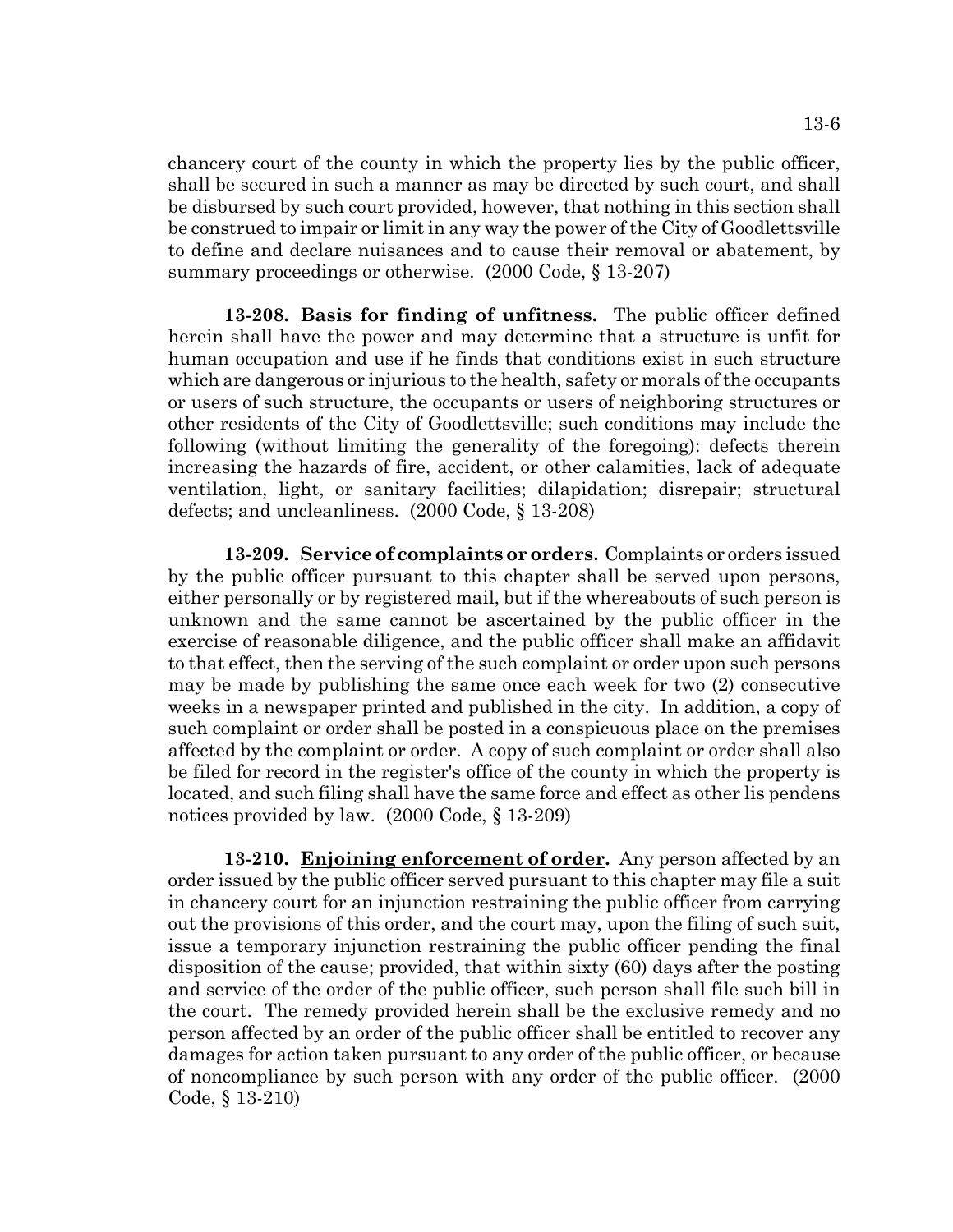**13-211. Additional powers of public officer.** The public officer, in order to carry out and effectuate the purposes and provisions of this chapter, shall have the following powers in addition to those otherwise granted herein and supplemental to any other authority which he or she may have:

(1) To investigate conditions of the structures in the city in order to determine which structures therein are unfit for human occupation or use;

(2) To administer oaths, affirmations, examine witnesses and receive evidence;

(3) To enter upon premises for the purpose of making examination, provided that such entry shall be made in such manner as to cause the least possible inconvenience to the persons in possession;

(4) To appoint and fix the duties of such officers, agents and employees as he deems necessary to carry out the purposes of this chapter, and

(5) To delegate any of his functions and powers under this chapter to such officers and agents as he may designate. (2000 Code, § 13-211)

**13-212. Powers conferred are supplemental.** This chapter shall not be construed to abrogate or impair the powers of the city with regard to the enforcement of the provisions of its charter or any other ordinances or regulations, nor to prevent or punish violations thereof, and the powers conferred by this chapter shall be in addition and supplemental to the powers conferred by the charter and other laws. (2000 Code, § 13-212)

**13-213. Structures unfit for human occupation deemed unlawful.** It shall be unlawful for any owner of record to create, maintain or permit to be maintained in the city structures which are unfit for human occupation due to dilapidation, defects increasing the hazards of fire, accident or other calamities, lack of ventilation, light or sanitary facilities, or due to other conditions rendering such dwellings unsafe or unsanitary, or dangerous or detrimental to the health, safety and morals, or otherwise inimical to the welfare of the residents of the city. Violations of this section shall subject the offender to a penalty of up to five hundred dollars (\$500.00) for each offense. Each day a violation is allowed to continue shall constitute a separate offense. (2000 Code, § 13-213)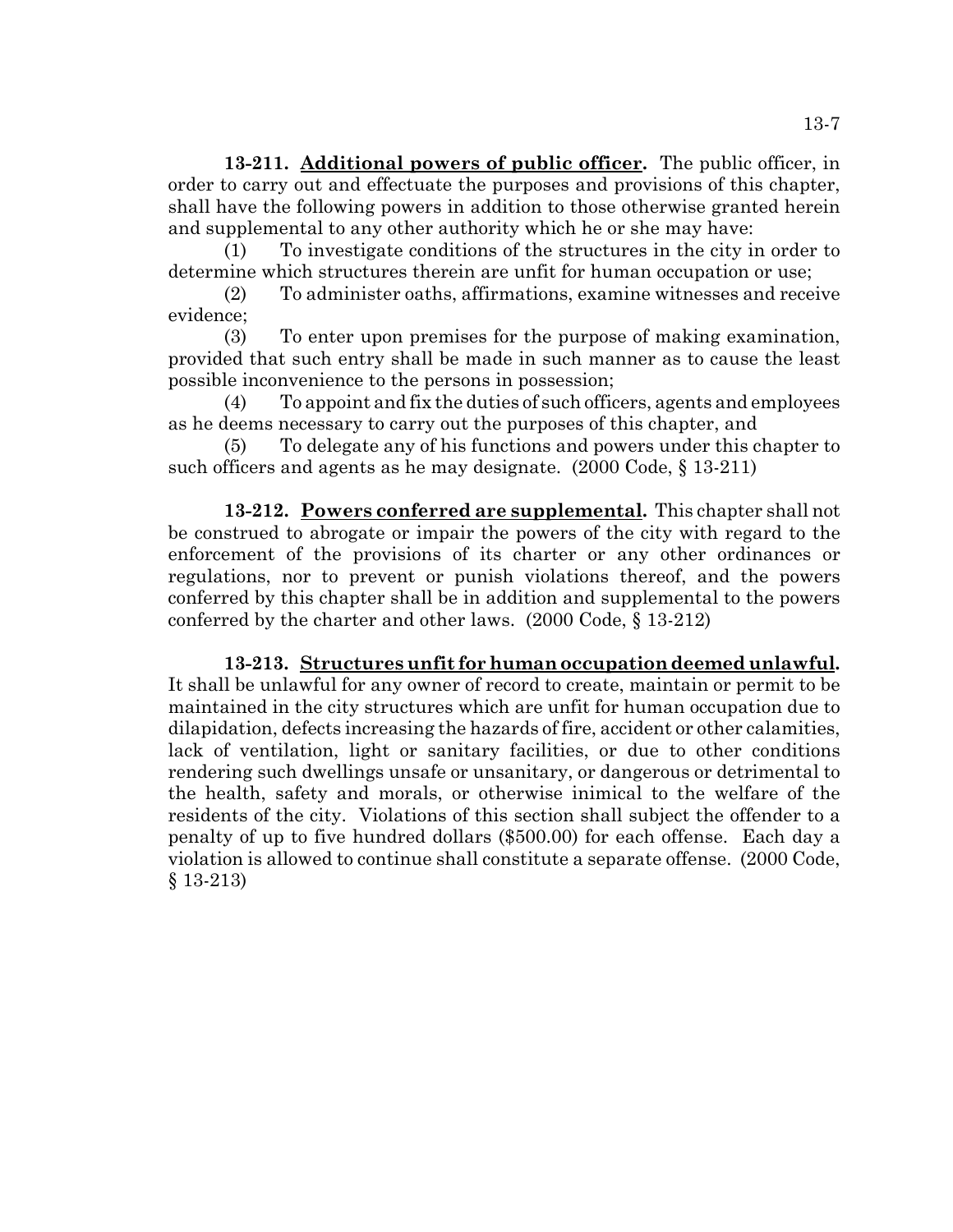# **LITTER, WEEDS, ETC.**

## **SECTION**

- 13-301. Littering streets and private property prohibited.
- 13-302. Weeds, etc.
- 13-303. Open storage of abandoned vehicles, etc., prohibited.
- 13-304. Contractors, etc., to keep construction sites clean.
- 13-305. Loose cargo to be covered.
- 13-306. Suitable containers to be provided at packing and loading operations.
- 13-307. Violations.
- 13-308. Inspections; notice to remove; removal by city; reimbursement by owner.
- 13-309. Abatement of conditions; owners' liability; expenses constitute lien; penalty and interest.
- 13-310. Definitions.
- 13-311. Landscape maintenance standards.

**13-301. Littering streets and private property prohibited.** It shall be unlawful for any person or persons to throw, scatter, or distribute trash, rubbish, or litter on the public streets and highways of the City of Goodlettsville or to distribute, throw, or scatter rubbish or litter on private property within the city. (2000 Code, § 13-301)

**13-302. Weeds, etc.** It shall be unlawful for any person or persons to permit on their property within the City of Goodlettsville the unrestricted growth of weeds, high grass and other vegetation, or the accumulation of trash, refuse, rubbish, litter, or any other substance, animal or thing, to such an extent that such growth or accumulation is injurious to the health and welfare of an inhabitant of the City of Goodlettsville. Provided, however, that this section shall not prohibit the storage of litter in authorized private receptacles for collection. (2000 Code, § 13-302)

**13-303. Open storage of abandoned vehicles, etc., prohibited.** It shall be unlawful for the owner or occupant of a building, structure or property to utilize the premises of such property for the open storage of any abandoned motor vehicle, ice box, refrigerator, stove, glass, building material, building rubbish or similar items. It shall be the duty and responsibility of every such owner or occupant to keep the premises of such property clean and to remove from the premises all such abandoned items as listed above, including but not limited to weeds, dead trees, trash, garbage, etc., upon notice from the city manager or his designee. (2000 Code, § 13-303)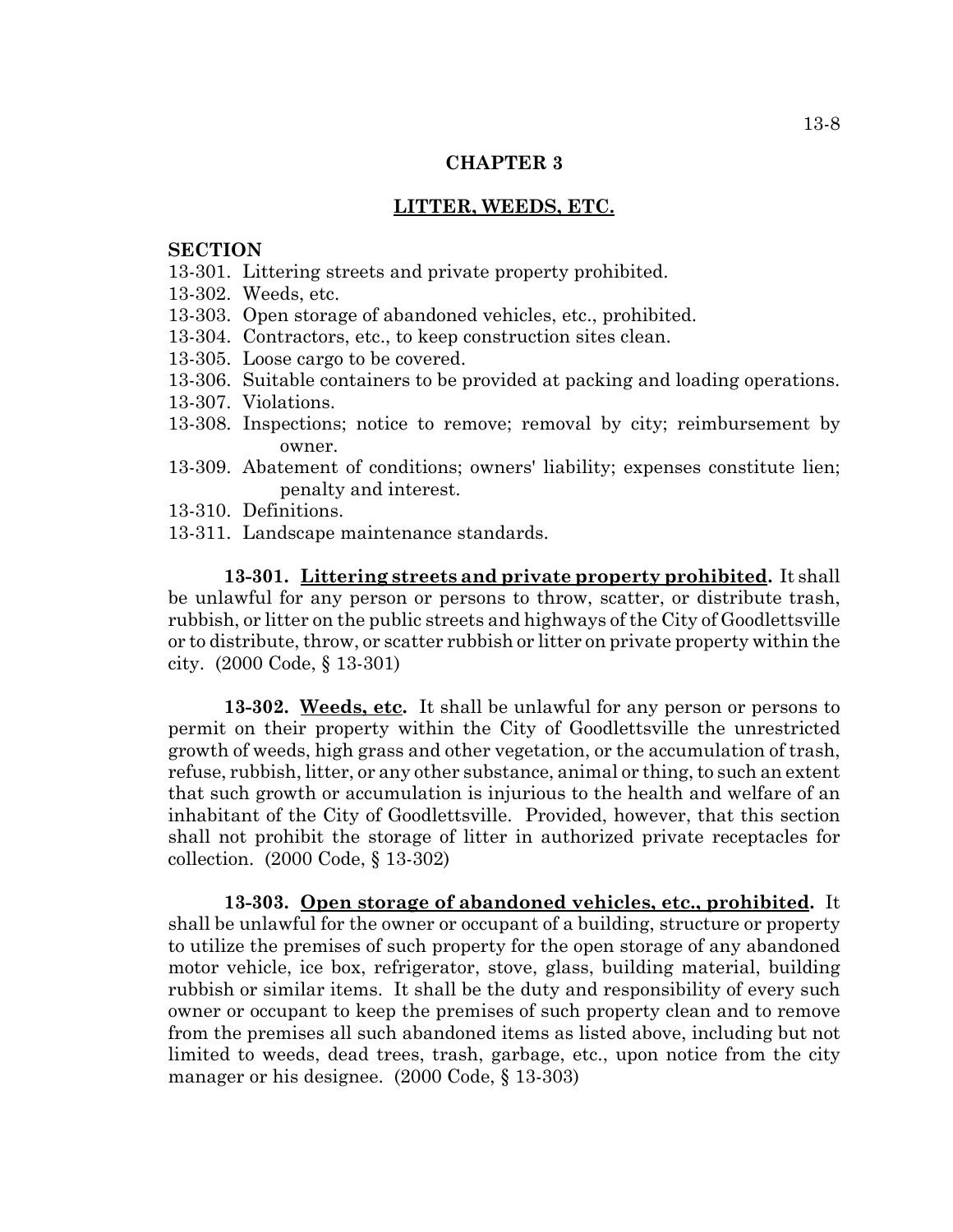**13-304. Contractors, etc., to keep construction sites clean.** It shall be unlawful for the owner, agent or contractor in charge of any construction or demolition site to cause, maintain, permit or allow to be caused, maintained or permitted the accumulation of any litter on the site before, during or after completion of the construction or demolition project. (2000 Code, § 13-304)

**13-305. Loose cargo to be covered.** (1) It shall be unlawful for any person, firm, corporation, institution or organization to transport any loose cargo by truck or other motor vehicle within the corporate limits of the city unless said cargo is covered and secured in such manner as to prevent depositing of litter on public and private property.

(2) The duty and responsibility imposed by subsection (1) shall be applicable alike to the owner of the truck or other vehicle, the operator thereof, and the person, firm, corporation, institution or organization from whose residence or establishment the cargo originated.

(3) In the prosecution charging a violation of subsection (1), lack of adequate covering and securing shall in itself constitute proof a violation has been committed. (2000 Code, § 13-305)

**13-306. Suitable containers to be provided at packing and loading operations.** Any owner or occupant of an establishment or institution at which litter is attendant to the packing and unpacking and loading and unloading of materials at exterior locations shall provide suitable containers there for the disposal and storage of such litter and shall make appropriate arrangements for the collection thereof. (2000 Code, § 13-306)

**13-307. Violations.** Any person found to be in violation of this chapter shall be guilty of a misdemeanor and subject to a fine of not less than five dollars (\$5.00) nor more than five hundred dollars (\$500.00) upon conviction of said offense in the Goodlettsville Municipal Court. Each day such violation is committed or permitted to continue shall constitute a separate offense and shall be punishable as such hereunder. (2000 Code, § 13-307)

**13-308. Inspections; notice to remove; removal by city; reimbursement by owner.** The City Manager of the City of Goodlettsville or those persons he may designate, shall inspect any property within the City of Goodlettsville suspected of being in violation of §§ 13-302, 13-303 or 13-304. In the event the city manager determines that a violation of this chapter exists, the city manager will cause to be sent a notice to the property owners as shown upon the tax book of the city. Said notice shall advise the owners that there exists a violation of this chapter and that in the event compliance is not effected within ten (10) calendar days or in the case of the excessive and unrestricted growth of grass or weeds seventy-two (72) hours from the date of mailing such notice, the City of Goodlettsville will cause removal of the condition to be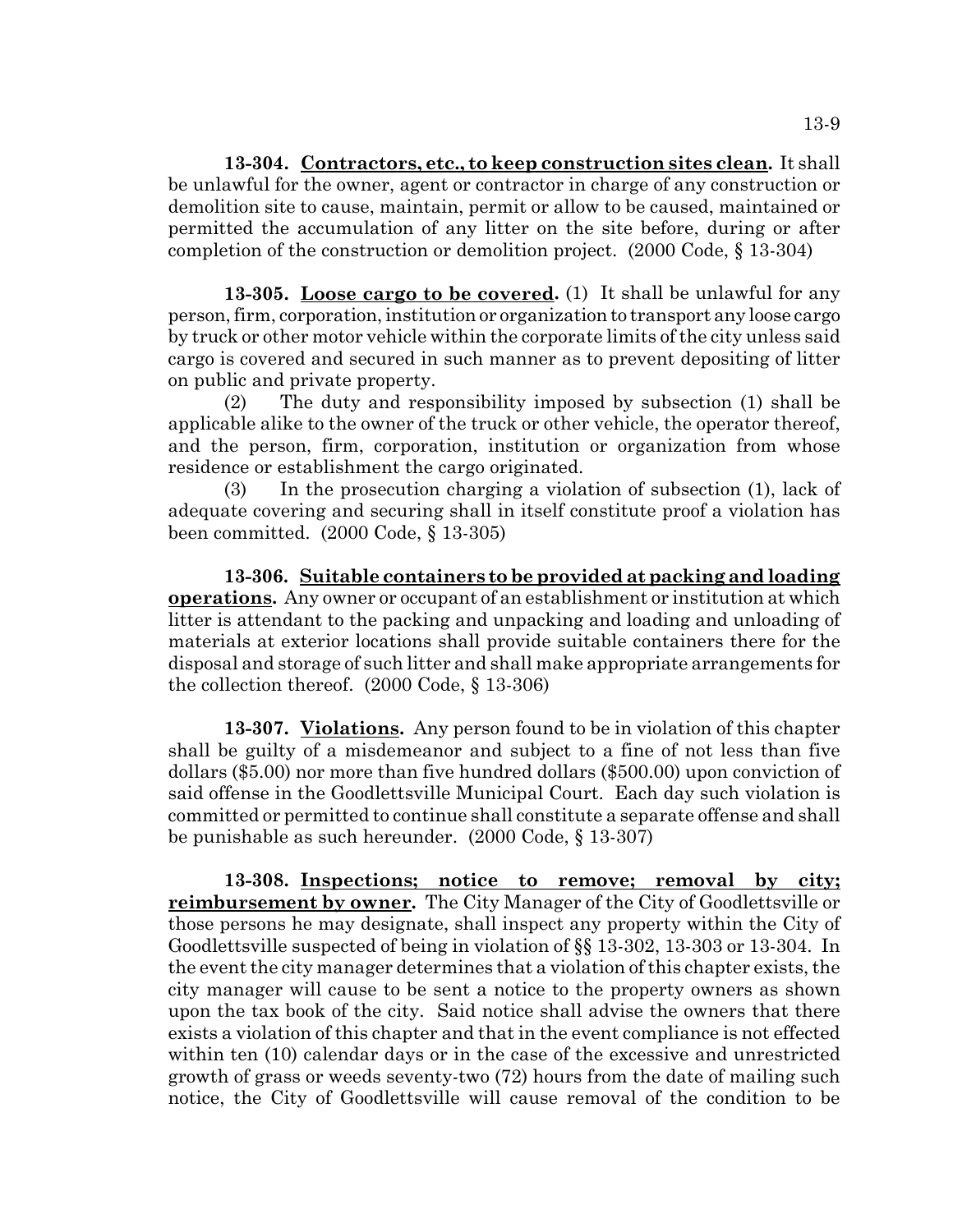accomplished, and the expense thereof plus a fifty dollar (\$50.00) service fee charged to the property and the owners thereof. The notice shall be forwarded to the last known address of all owners of the subject property by either first class or certified mail as appropriate. In the event the removal of the offending condition shall not have been accomplished in the time allowed in the aforementioned notice, the city manager is further authorized and directed to cause the removal to be done at the expense of the City of Goodlettsville. Such removal may be by private contractor or as specified in § 13-309 below. The city manager shall then notify the owners of the property of the amount of such expense in the manner as hereinabove, and shall further notify such owners that reimbursement of such expense is required within ten (10) days from the date of such notice. Failure to reimburse the city within the specified time will result in a lien being placed on the property as specified in § 13-309. (2000 Code, § 13-308)

**13-309. Abatement of conditions; owners' liability; expenses constitute lien; penalty and interest.** The Department of Public Works of the City of Goodlettsville, after notification of the property owners as set out in § 13-308 above, shall have authority to abate the conditions described in §§ 13-302, 13-303 or 13-304, by removing from the property the condition or substance or thing causing the violation as hereinabove set forth. All owners of property shall be liable jointly and separately for the expense of removal of the condition, substance or thing upon their property, and the property itself shall be subject to suit for reimbursement of such expenses. In the event the expense of such removal shall not have been paid within the ten (10) day period allowed following notice as hereinabove provided, then the expenses shall be entered upon the tax books of the city as a lien against such parcel of property whereon such expense was incurred. In the event such expense shall not have been reimbursed by the date upon which taxes are due and payable for the year in which same was incurred, then the city manager shall cause to be added to said amounts penalty and interest as are applicable to delinquent assessments which shall constitute a lien on property. (2000 Code, § 13-309)

**13-310. Definitions.** For the purpose of this chapter the following words shall have the meaning given herein:

(1) "Abandoned motor vehicle" is any motorized vehicle that is in a state of disrepair and is incapable of being moved under its power or does not carry current licenses and registration.

(2) "Litter" is "garbage," "refuse," and "rubbish" as defined herein and all other waste material which, if thrown or deposited as herein prohibited, tends to create a danger to public health, safety and welfare.

(3) "Refuse" is all putrescrible and nonputrescible solid wastes (except body wastes), including garbage, rubbish, ashes, street cleanings, dead animals, abandoned automobiles, and solid market and industrial wastes.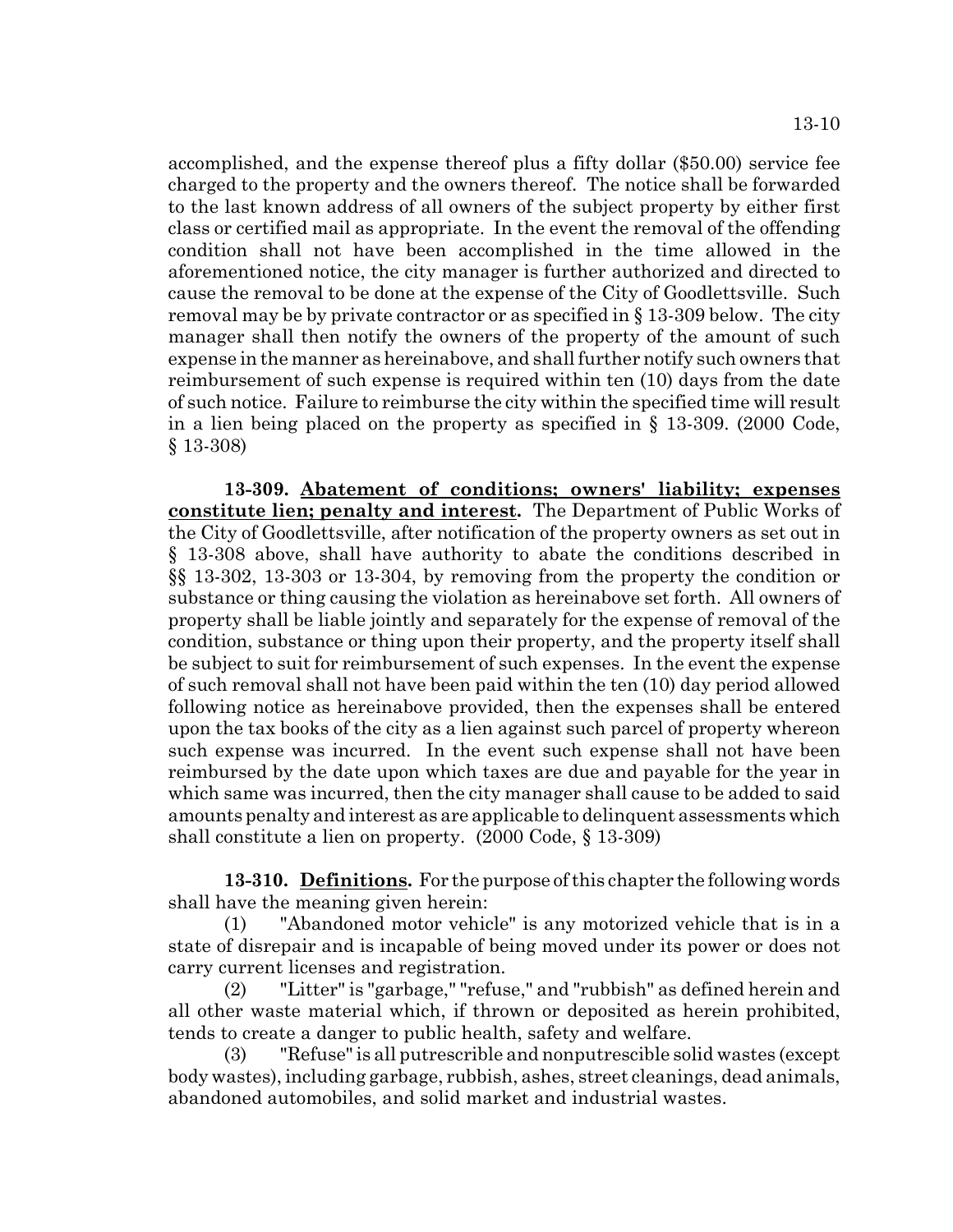(4) "Rubbish" is nonputrescible solid wastes consisting of both combustible and noncombustible wastes, such as paper, wrappings, cigarettes, cardboard, tin cans, yard clippings, leaves, wood, glass bedding, crockery and similar materials. (2000 Code, § 13-310)

**13-311. Landscape maintenance standards**. It shall be unlawful for the owner of any building, structure or property located within all commercial, industrial, commercial planned unit development and multi-family dwelling zoning districts not to properly maintain landscaped areas of such premises. Maintained landscaped areas will include all trees, shrubs, ornamental grasses and ground cover associated thereto located on said properties. The property's landscape is to be maintained in a healthy and growing condition, and must immediately be replaced with plant material of similar size and variety if it becomes damaged, destroyed or removed. Landscaped areas shall be kept free of trash, litter, weeds and other such materials or plants not a part of the landscaping.

All landscaping shall be maintained in a condition that does not create a hazard to vehicular traffic or pedestrians on any highway, street, road, alley or any other public thoroughfare. It shall be the property owner's responsibility to mitigate any such issue immediately upon notice of such violation. (Ord. #10-737, April 2010, as amended by Ord. #19-935, April 2019 *Ch4\_1-23-20*)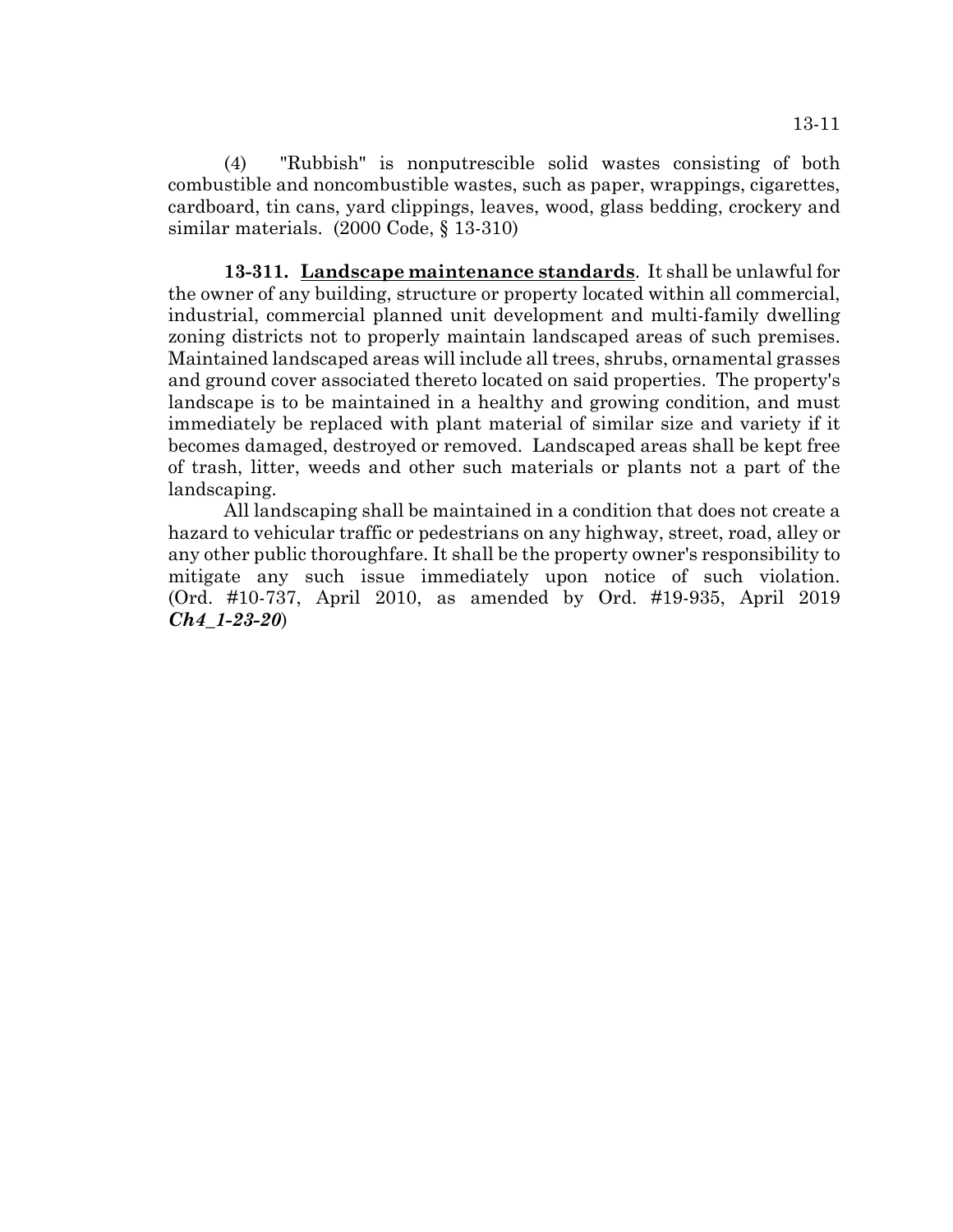# **JUNKYARDS**

# **SECTION**

13-401. Junkyards.

13-401. Junkyards.<sup>1</sup> All junkyards within the corporate limits shall be operated and maintained subject to the following regulations:

(1) All junk stored or kept in such yards shall be so kept that it will not catch and hold water in which mosquitoes may breed and so that it will not constitute a place, or places in which rats, mice, or other vermin may be harbored, reared, or propagated.

(2) All such junkyards shall be enclosed within close fitting plank or metal solid fences touching the ground on the bottom and being not less than six feet (6') in height, such fence to be built so that it will be impossible for stray cats and/or stray dogs to have access to such junkyards.

(3) Such yards shall be so maintained as to be in a sanitary condition and so as not to be a menace to the public health or safety. (2000 Code, § 13-401)

<sup>1</sup> State law reference

The provisions of this section were taken substantially from the Bristol ordinance upheld by the Tennessee Court of Appeals as being a reasonable and valid exercise of the police power in the case of Hagaman v. Slaughter, 49 Tenn. App. 338, 354 S.W.2d 818 (1961).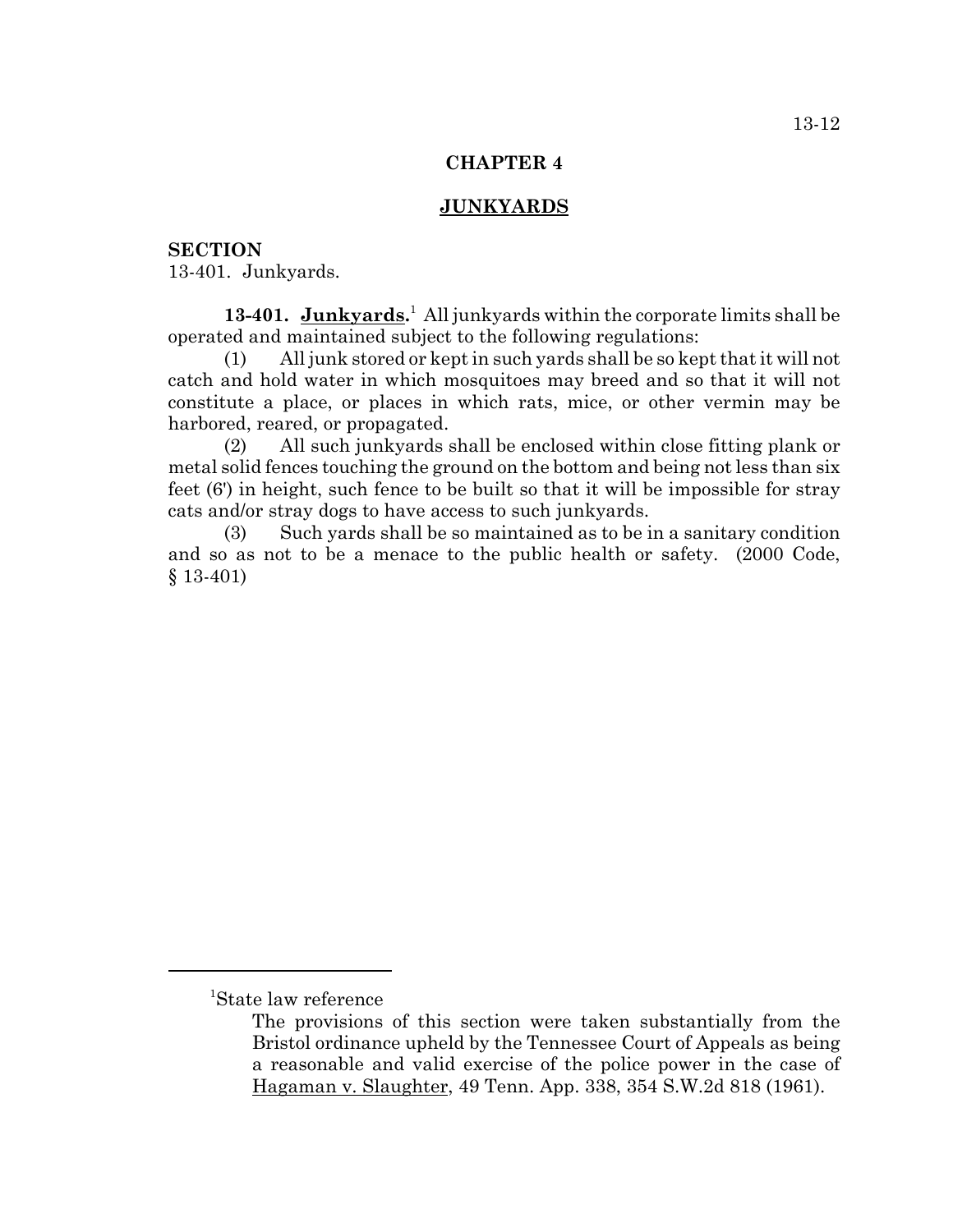### **MOTOR VEHICLES**

### **SECTION**

- 13-501. Inoperable motor vehicles.
- 13-502. Prohibited parking of vehicles in off-street parking areas in commercial zones.

**13-501. Inoperable motor vehicles**. (1) Except as provided for in the zoning code, no inoperable or currently unregistered motor vehicle shall be openly parked or stored on any premises within the City of Goodlettsville. Furthermore, no vehicle shall be at any time in a state of major disassembly or disrepair, nor shall it be in the process of being stripped or dismantled, nor shall it undergo a major overhaul, including body work, on any private property within the City of Goodlettsville. This section shall not apply to a motor vehicle on the premises of a business enterprise involved solely in the repair, renovation or servicing of motor vehicles, or a vehicle inside a structure or similarly enclosed area designed and approved for such purposes.

(2) Except as provided in subsection (1), the parking, storage, or accumulation of an inoperable or unregistered motor vehicle on any premises within the City of Goodlettsville, the disassembly, stripping, dismantling, or major overhaul, including body work, of any motor vehicle, or the parking or storage of any motor vehicle in a state of major disrepair on any private property within the City of Goodlettsville shall constitute a nuisance detrimental to the health, safety and welfare of the inhabitants of the area of the City of Goodlettsville. It shall be the duty of the registered owner of the motor vehicle, the owner of record of the property, or the person in possession of the private property upon which the motor vehicle is located, to abate the nuisance through the removal of the motor vehicle from the City of Goodlettsville, or to have the motor vehicle stored inside a fully enclosed structure or similarly enclosed area designed and approved for such purposes.

(3) Every motor vehicle located on private property shall be either stored inside a fully enclosed structure or similarly enclosed area designed and approved for such purposes, or parked or stored in a safe manner on a paved or graveled area, other than a sidewalk. Such paved or graveled parking area for private residential property shall not exceed twenty-five percent (25%) of the total lot area. In any case where this provision is found to be in conflict with any provision included in title 14, Zoning, of the Goodlettsville Municipal Code, the zoning provision shall prevail. This section shall not be applicable to any vehicle for which a valid disabled driver license plate or placard has been issued pursuant to Tennessee Code Annotated, § 55-21-101, et seq., and is visibly displayed on or in the vehicle.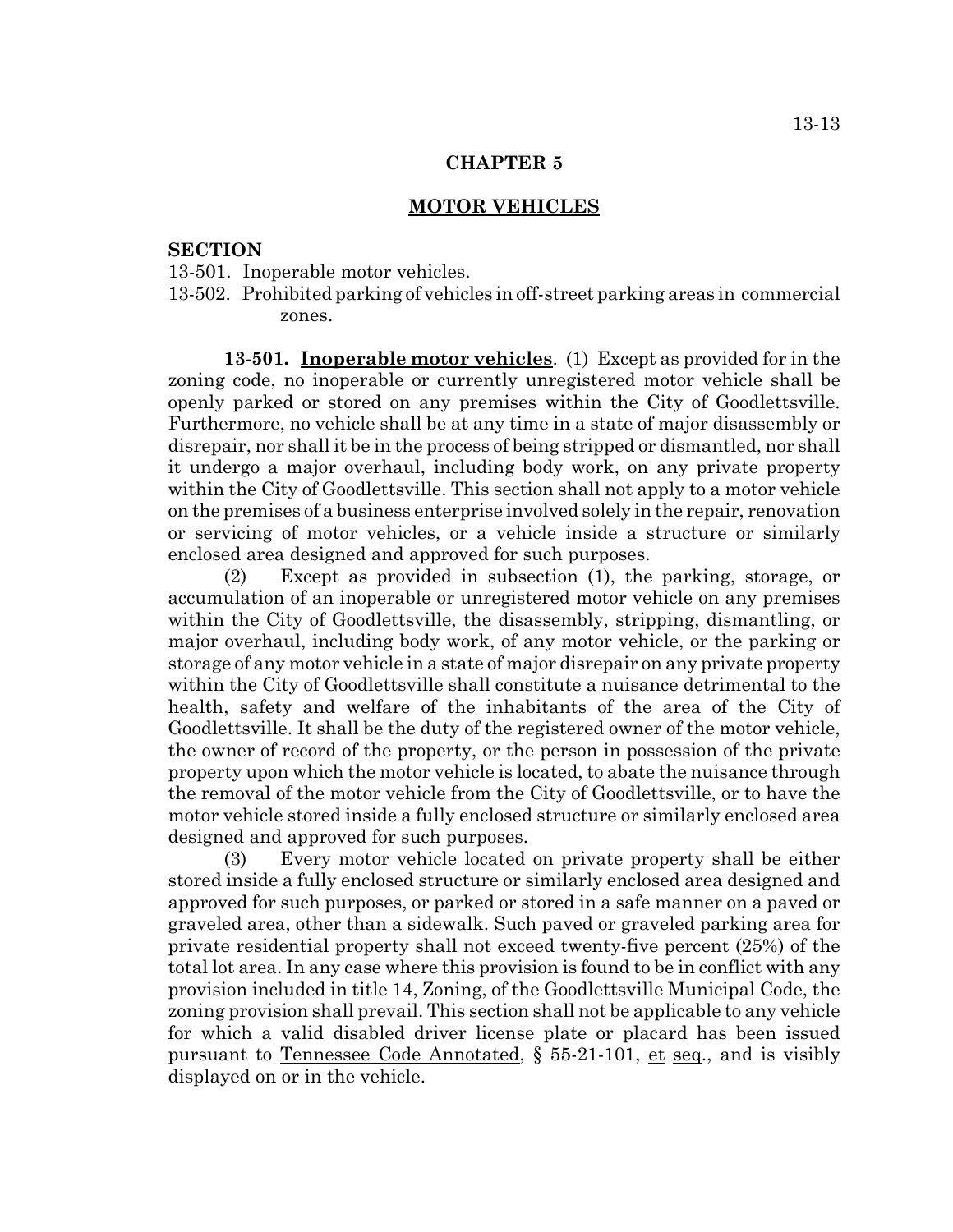(4) Painting of motor vehicles is prohibited unless conducted inside an approved spray booth.

(5) Every motor vehicle parked or stored on a paved or graveled area of any residentially-zoned property pursuant to subsection (3) of this section must contain an engine, radiator, hood, all doors, trunk lid, bumpers, fenders, four (4) wheels with inflated tires, all windows, both front and rear windshields, a battery, a gas cap, and a complete exhaust system. An exception to citation for violation of this subsection shall be made if a vehicle is missing no more than two (2) of the aforementioned parts.

(6) Every motor vehicle parked or stored on a paved or graveled lot of any commercial business which operates in the sale, lease or exchange of new or used motor vehicles within the City of Goodlettsville, must be maintained in operating condition, start and operate without mechanical assistance. Motor vehicles shall be parked in spaces not less than ten feet by twenty feet (10' x 20'). (Ord. #09-734, Dec. 2009)

**13-502. Prohibited parking of vehicles in off-street parking areas in commercial zones**. (1) This sections applies to the parking of commercial vehicles in any off-street parking area in any commercial zone (CC, CG, CS, CSL, OP, CCO, CPUD, CPUDL, GOPUDL and ROPUD).

(2) No semi-tractor or semi-trailer or any other commercially operated vehicle that is longer than twenty feet (20') in length may be permitted by the property owner to park in an off-street parking area in a commercial zone, unless:

(a) The vehicle is in the process of making or picking up a delivery; or

(b) The property is operated as a truck terminal a truck stop, an automotive repair shop where repairs are to be performed on the vehicle.

(3) No recreational vehicle may be permitted by the property owner to park overnight in an off-street parking area in a commercial zone, unless the property is operated as a recreational vehicle park; and automotive repair shop where repairs are to be performed on the vehicle; a licensed motor vehicle dealer; or a self-storage facility.

(4) A fine of fifty dollars (\$50.00) for each violation of time duration restricted parking section 44.12 (parking of vehicles in off-street parking areas in commercial zones.) shall apply to violations of this chapter. (as added by Ord. #13-791, Feb. 2013, and amended by Ord. #20-976, Aug. 2020 *Ch5\_02-10-22*)